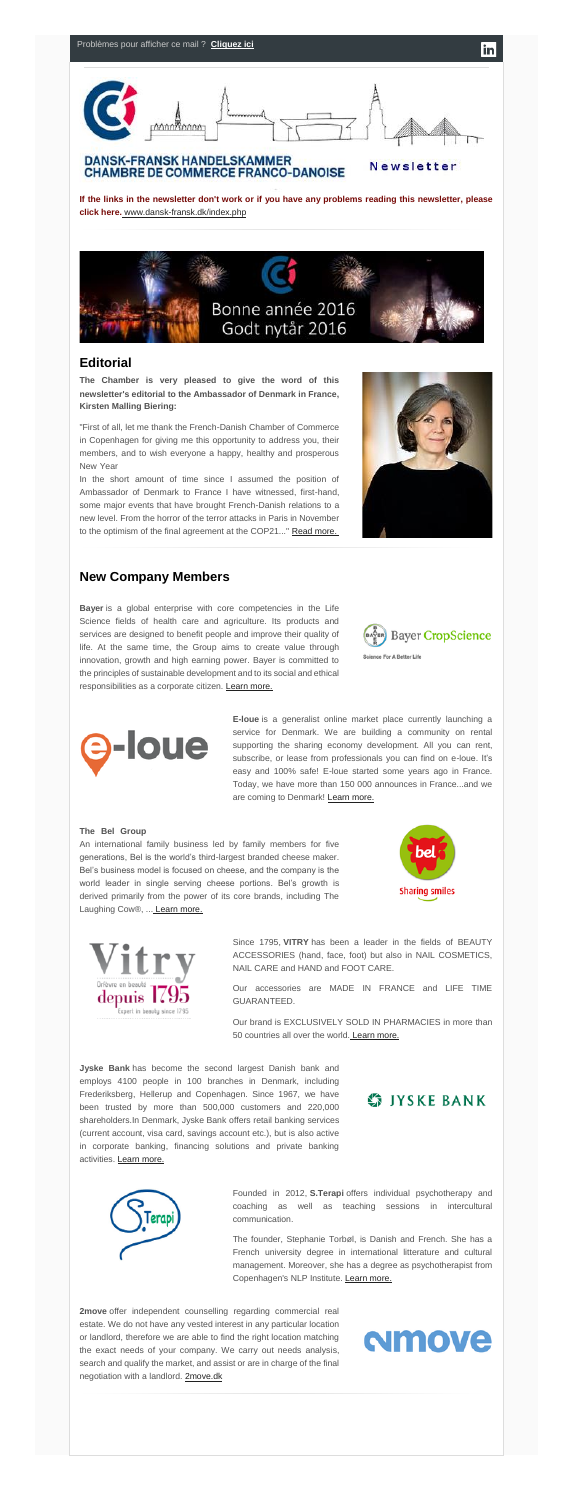# **Meeting room rental**

In partnership with Air France, the Danish-French Chamber of Commerce offers our members and non-member companies **to rent a conference room in the center of Copenhagen**. The meeting room is located at Vesterport Station - approx. a 3-minutes walk from the Central Station, and 5 minutes from the Town Hall Square. The room is an ideal place to work with a capacity for ten people. The Chamber of Commerce offers rental for a half or full day at extremely competitive rates. [Learn more.](http://www.dansk-fransk.dk/services-aux-entreprises/location-salle-de-reunion/)



# **News about our Company Members**



# Keolis



## **Keolis and Aarhus PTA contract signed for light rail operations in Denmark**………………………………………………………………………

Prior to any steps towards establishing a business in Denmark, you should seek specific professional legal advice. But for starters, we have prepared this guide, where we endeavour to answer a number of frequently asked questions. This is a general guide addressing overseas companies, highlighting the legal issues involved when establishing business in Denmark. The guide considers the various business models you may wish to set up in Denmark... [Learn more.](http://www.dansk-fransk.dk/index.php?id=8508)







We are pleased to strengthen our network of routes from Copenhagen to the European cities of the route to Lyon. In addition to its reputation as the world's gastronomic capital of Lyon has also a thriving business environment, and many international companies in the pharmaceutical, cleantech, chemicals and commerce industries have headquarters in the city... [Learn more.](http://www.dansk-fransk.dk/index.php?id=8519)

Keolis and the PTA of Aarhus have signed the light rail contract which was awarded in May. Keolis is responsible for the operation of two different types of transport services under this contract. In the urban citycentre of Aarhus, Keolis will operate 12 tram vehicles on 12 kilometers of tracks which are currently under construction. Additionally, Keolis will operate 12 vehicles on 98 kilometers of former rail lines which are being electrified and modernized for a new, fast « tram-train » service which will run up to 100 km/h through a low density area and service small towns. This is the first «tram-train » service operated by Keolis worldwide. [keolis.dk](http://keolis.dk/)

2015 commemorated a big milestone for Saint-Gobain and the anniversary was cause for celebration around the world. This year also marked the opening of the Green Solutions House in Bornholm. [Read more about the anniversary.](http://www.dansk-fransk.dk/index.php?id=8514)

## **NJORD's guide to establishing business in Denmark**

This year, **the French Lycée Prins Henrik** has decided to organize **a Forum of Trade** for high school students. The principle of this operation is to allow students to explore career fields that match their interests, but also to offer them the opportunity to get to know the areas that represent promising businesses. We are looking for players that can provide the students with their testimony. This forum is for students from the Second to the Terminal. It will run on a half-day on Friday, February 26 2016 from 13:30 to 16:30 in 'building V' at the school. [En savoir plus.](http://www.dansk-fransk.dk/index.php?id=8509) [Læs mere.](http://www.dansk-fransk.dk/index.php?id=8510)





Thanks to the relation to Toulouse, the Chamber of Commerce has helped la Maison Samarran to develop in Denmark. Hence, you can now find their delicious delicacies (foie gras and lots of duck products) at Letz Shop.

## **Lyon and the Rhone-Alpes region is getting closer!**

On November 13, la Maison Samaran came to Denmark in order to offer a tasting of their products.

A year ago, in January 2015, the Thales Group chose to establish a formal country office in Denmark, covering activities in the following eight countries: Denmark, Sweden, Finland, Iceland, Estonia, Latvia, Lithuania & Ireland. In Denmark, Thales is primarily known for its involvement in upgrading the signalling system in Jutland for Banedanmark and for delivering the nationwide electronic ticketing system 'Rejsekortet'. [Learn more.](http://www.dansk-fransk.dk/index.php?id=8513)

#### **Saint-Gobain turned 350 in 2015.**

## **Saint-Gobain strategic partner to internationally recognized Green Solutions House**

Saint-Gobain has been among the strategic partners to sustainable Bornholm hotel, Green Solutions House, that opened earlier this year.

When Green Solution House on Bornholm opened in the spring of 2015, strategic partners Saint-Gobain, Velux and Realdania were among the ones joining his Royal Highness Crown Prince Frederik





of Denmark cutting the red ribbon. [Learn more.](http://www.dansk-fransk.dk/index.php?id=8515)

LYCÉE FRANÇAIS PRINS HENRIK

#### **La Maison Samaran and Letz Shop**

[www.maisonsamaran.com](http://www.maisonsamaran.com/)

[www.letzshoponline.dk](http://www.letzshoponline.dk/)

#### **One-year anniversary: Thales' in Denmark**…………………………

## **Merci !**

In order to thank you for recommending our services and benefits within your circle of acquaintances, the Chamber of Commerce has decided to create a Sponsorship operation. If you are a member of the Chamber of Commerce and a company becomes a Company or Sponsor member due to your recommendation, the Chamber of Commerce then offers you **a Letz Shop gift basket with a worth of more than DKK 900.** [En savoir plus.](http://www.dansk-fransk.dk/adhesion/parrainage/) [Læs mere.](http://www.dansk-fransk.dk/dk/indmeldelse/parrainage/)

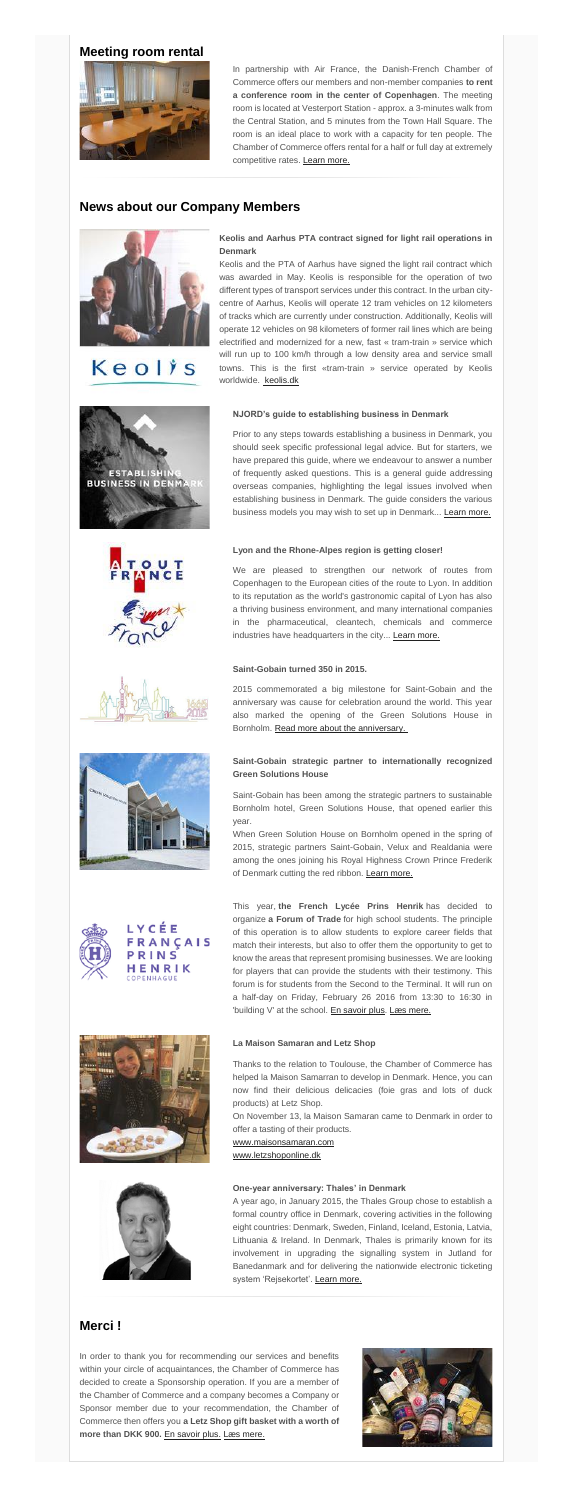# **Nominations**

#### **Klavs Eske new Director of Saint-Gobain Weber in Denmark**

Klavs Eske has been appointed Director of Saint-Gobain Weber in Denmark. Klavs comes from a position as Sales and Marketing Director of Saint-Gobain ISOVER in Denmark and has previously worked in another sister company in the country, Saint-Gobain Gyproc, where Klavs among others, was Sales Director. In addition, he has been Chairman of the Mineral Industry Trade Council and a member of the steering committee for a number of publications under the Danish Building Research Institute. Klavs takes over as Director of Saint-Gobain Weber Torben Dyrberg, who will lead the company's European Leca organization.

#### **Four new partners with NJORD**

It is with pride and pleasure that we welcome four new partners to NJORD's group of partners. They will add to our strong competences within corporate/M&A, employment law, construction law, and banking and finance. [Learn more.](http://www.dansk-fransk.dk/index.php?id=8511)

## **Steen Vejlgaard new HR Director for Saint-Gobain in the Nordic and Baltic region**

The Danish-French Chamber of Commerce and the Benelux Business Club will be pleased to invite you to our annual breakfast "**Economic Outlook BNP Paribas 2016**" on January 29. The wellknown **Chief Economist from BNP Paribas Fortis, Peter de Keyzer**, will explain the economic perspectives for the EU zone in 2016 and the Scandinavian markets. [Read more.](http://www.dansk-fransk.dk/actualite/evenements/vue-detail/d/economic-outlook-2016/)

On December 2, the Chamber of Commerce and the French Ambassador Francois Zimeray were very happy to welcome **Malene Rydahl**. Malene elaborated on her experience, her definition of happiness and the success of her book. [En savoir plus.](http://www.dansk-fransk.dk/index.php?id=8450) [Læs mere.](http://www.dansk-fransk.dk/index.php?id=8450&L=15)

Steen Vejlgaard has been appointed HR Director for Saint-Gobain in the Nordic and Baltic region. Steen comes from a position as HR Director for Saint-Gobain's manufacturing businesses in Denmark. Steen Vejlgaard is going to lead the central HR team and takes over the position from Jørgen Pedersen who has moved on to a global HR position at the Saint-Gobain headquarters in Paris.

## **Hempel appoints Anders Boyer-Søgaard as CFO and member of the Executive Board**

70 participants enjoyed this famous beverage. [En savoir plus.](http://www.dansk-fransk.dk/index.php?id=8451) [Læs mere.](http://www.dansk-fransk.dk/index.php?id=8451&L=15)

A few days before the football match between France and Denmark, the Chamber of Commerce organized a special event **"sports and business"** with Ole Palmå, CEO, FC Nordsjælland and Ghislain Sarry, Senior Business Development Manager, Jyske Bank : How to develop your business by using sports? [En savoir plus.](http://www.dansk-fransk.dk/index.php?id=8454) [Læs mere.](http://www.dansk-fransk.dk/index.php?id=8454&L=15)

Hempel A/S announces that Anders Boyer-Søgaard, CFO and member of Executive Management of GN Store Nord A/S, will succeed CFO Kim Junge Andersen who will join Rockwool as CFO as per January 1, 2016.



NJORD LAWFIRM





Denmark is known as a country where it's easy to **start a business**, but this also means that there are differences compared with France. The challenges and risks of ignoring these differences are numerous and important. On September 17, Isabelle Valentine (Montessori International Preschool) and Valery Lepinette (E-loue Aps) came in order to share their experience. [En savoir plus.](http://www.dansk-fransk.dk/index.php?id=8453) [Læs mere.](http://www.dansk-fransk.dk/index.php?id=8453&L=15)









## **New Convention**



**The Chamber of Commerce and BusinessFrance Denmark,** in presence of the French Ambassador **Francois Zimeray**, have signed **a new convention** in order to improve our collaboration.

This new partnership will allow us to develop synergies between our two entities and better support for French companies wishing to expand in Denmark.

# **Upcoming event**



# **Previous Events**

The Danish-French Chamber of Commerce and the Linkedin Group "Connexion Francaise au Danemark" organized **an after-work called "Martell Cognac"** on November 17, which was sponsored by Pernod Ricard. ……………………………………………………………

# **Privilege Card**



The Chamber of Commerce offers all members a Privilege Card, which allows you to enjoy various benefits and discounts in Copenhagen, Paris and more than 50 other countries.

You will receive your new Privilèges Card 2016 in a few days.

[Click here for more details about the offers.](http://admin.uccife.org/?id=26843)